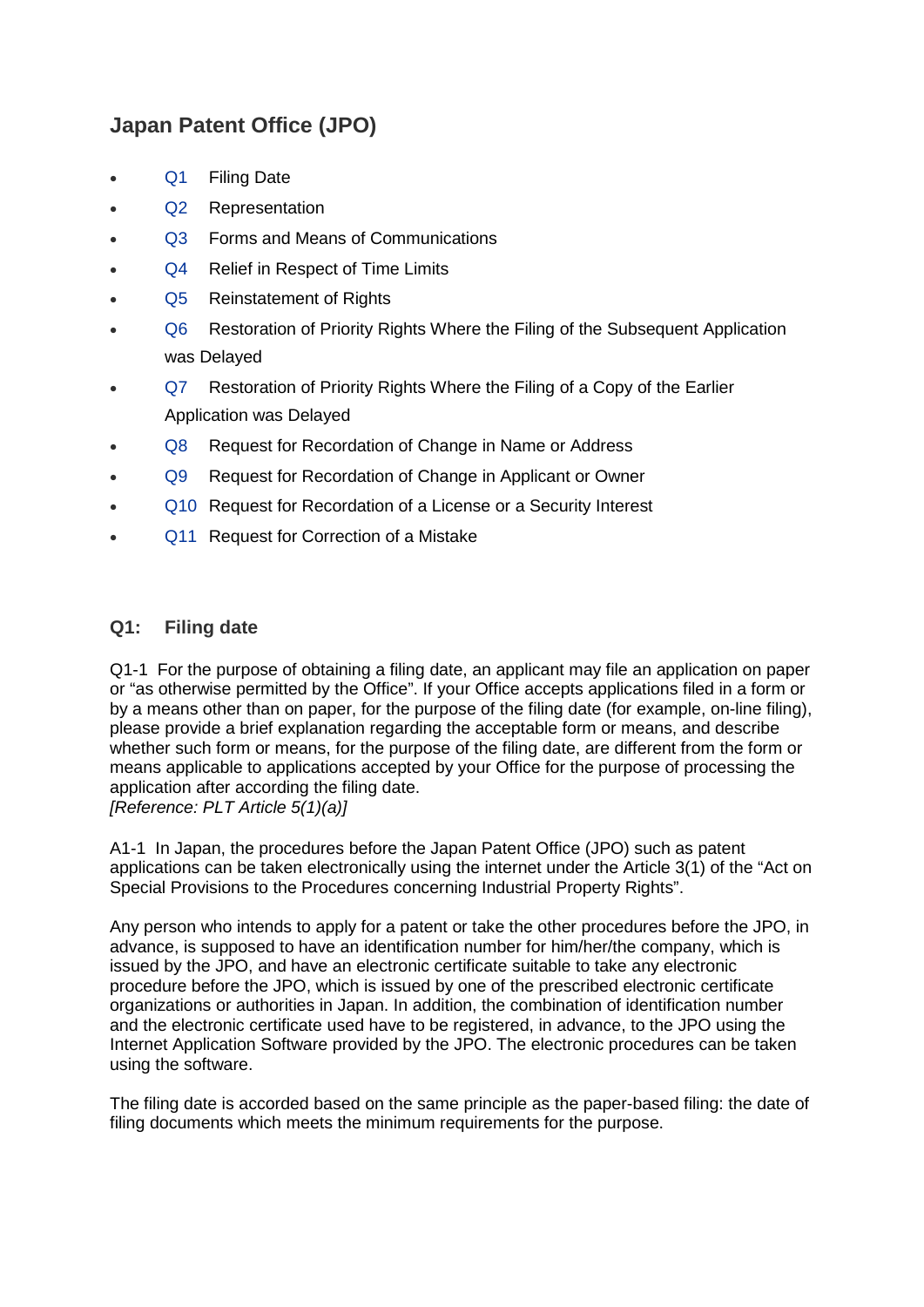The details of the electronic procedures are available at: http://www.pcinfo.jpo.go.jp/site/ The Internet Application Software is available at: [http://www.pcinfo.jpo.go.jp/site/3\\_inet/index.html](http://www.pcinfo.jpo.go.jp/site/3_inet/index.html) The information concerning the electronic certificate is available at: <http://www.jpo.go.jp/tetuzuki/pcinfo/preparation/purchase.htm>

Q1-2 Does your Office accept a drawing as the element referred to as "a part which on the face of it appears to be a description" in PLT Article 5(1)(a)(iii)? *[Reference: PLT Article 5(1)(b)]*

A1-2 No

Q1-3 For the purpose of according the filing date, a Contracting Party may require information allowing the identity of the applicant to be established or information allowing the applicant to be contacted by the Office, or the both. What is the requirement of your country? *[Reference: PLT Article 5(1)(c)]*

A1-3 Information allowing the identity of the applicant to be established

Q1-4 Does your Office accept evidence allowing the identity of the applicant to be established or allowing the applicant to be contacted by the Office as the element referred to in PLT Article 5(1)(a)(ii) ("indications allowing the identity of the applicant to be established or allowing the applicant to be contacted by the Office")? *[Reference: PLT Article 5(1)(c)]*

A1-4 No

Q1-5 For the filing date to be determined under PLT Article 5(6)(b), which of the optional elements referred to in PLT Rule 2(4) are required by your Office? *[Reference: PLT Rule 2(4)]*

A1-5

(a) A copy of the earlier application

(c) A translation of the earlier application

(d) The missing part of the description or missing drawing must be completely contained in the earlier application

(f) An indication as to where the missing part of the description or the missing drawing is contained in the earlier application or in the translation.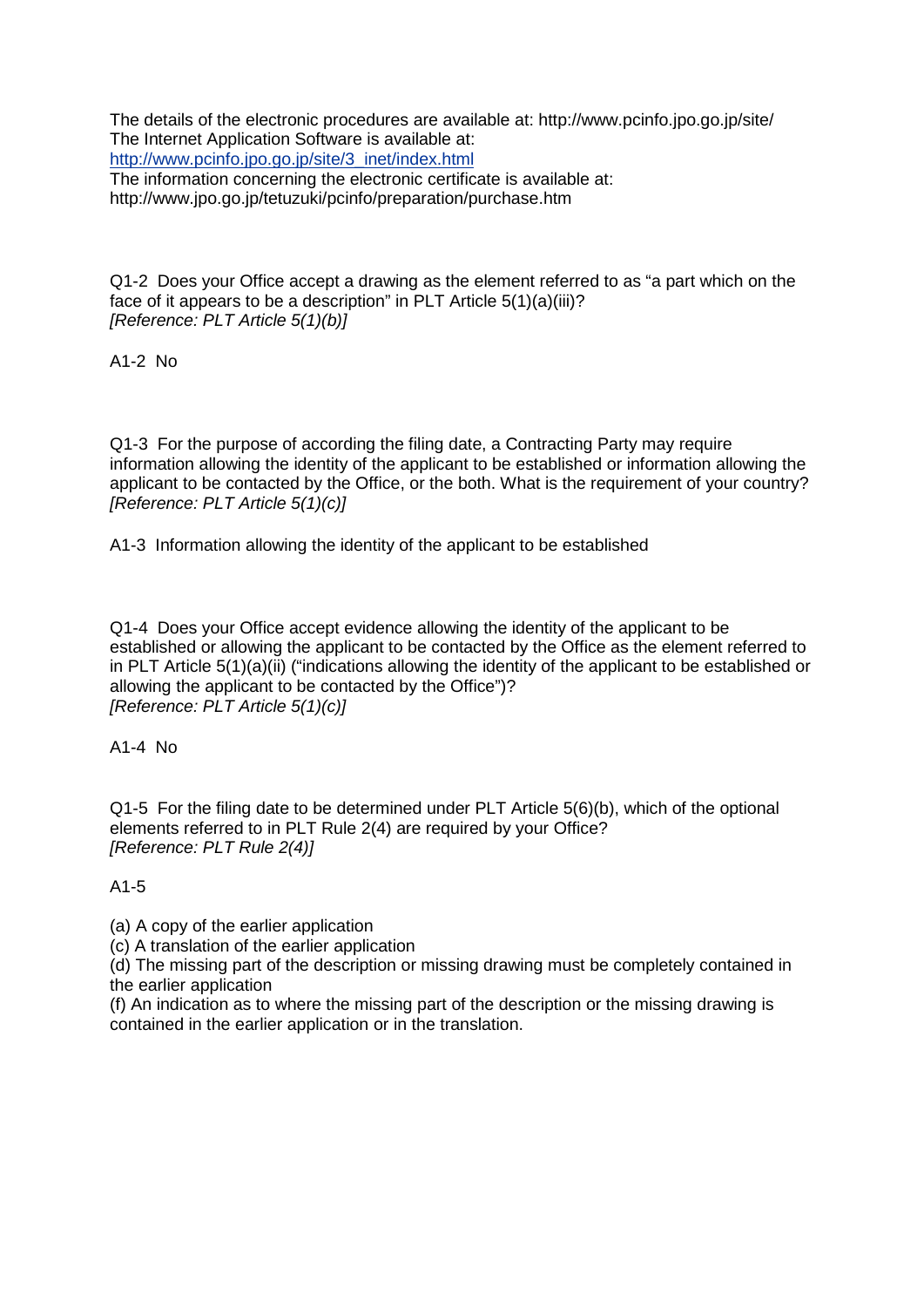Q1-6 For a reference to a previously filed application to replace the description and any drawing for the purpose of the filing date under PLT Article 5(7), which of the requirements referred to in PLT Rule 2(5) are required by your Office? *[Reference: PLT Rule 2(5)]*

<span id="page-2-0"></span>A1-6

(a) The reference to a previously filed application must indicate the filing date of the previously filed application

(c) A copy of the previously filed application, certified as correct

(d) A translation of the previously filed application

(e) The reference mentioned in PLT Article 5(7)(a) shall be to a previously filed application that has been filed by the applicant or his predecessor or successor in title.

## **Q2: Representation**

Q2-1 In addition to the procedures referred to in PLT Article 7(2)(a) and (b), are there any procedures before the Office that an applicant, owner or other interested person may carry out himself without, for example, a local representative? If yes, please list those procedures. *[Reference: PLT Article 7(2)]*

A2-1 N/A

Q2-2 Where a single power of attorney relating to more than one application or patent of the same person is filed, does your Office require that a separate copy of the single power of attorney be filed for each application and patent? *[Reference: PLT Rule 7(2)(b)]*

A2-2 No

## <span id="page-2-1"></span>**Q3: Forms and Means of Communications**

Q3-1 Does your Office permit the filing of communications by telegraph, teleprinter, telefacsimile or other similar means of transmittal? If yes, does your Office require that the original of such communication, accompanied by a letter identifying the earlier transmission, be filed on paper?

*[Reference: PLT Rule 8(2)(c)]*

A3-1 The filing of communications by telegraph, teleprinter, telefacsimile, etc. is not permitted

## <span id="page-2-2"></span>**Q4: Relief in Respect of Time Limits**

Q4-1 Which form of relief in respect of time limits does your Office provide? *[Reference: PLT Article 11(1), (2) and (4)]*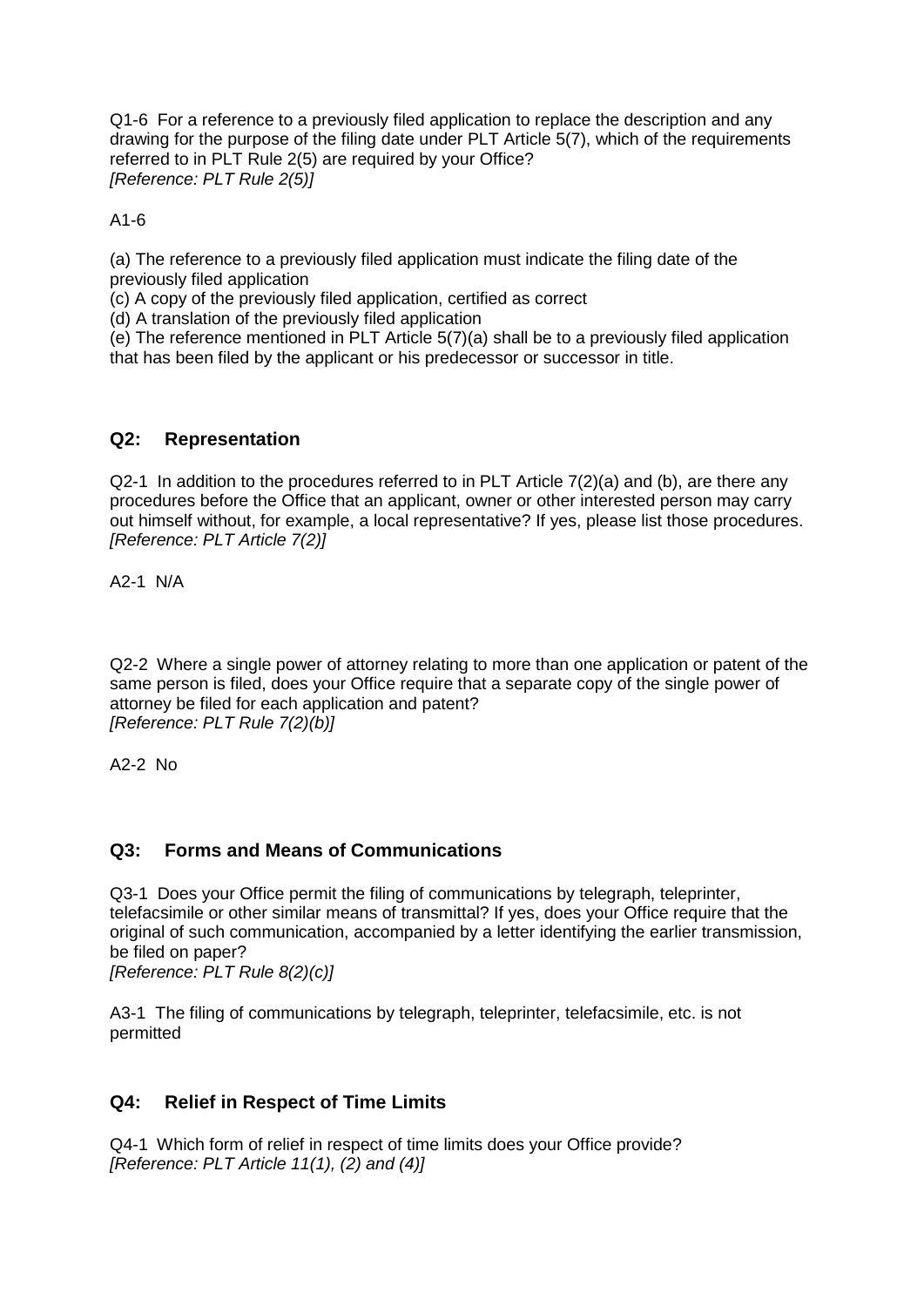A4-1 Extension of time limits requested prior to the expiration of the time limit Period of extension: 2 months Amount of fee: JPY 2,100

Extension of time limits requested after the expiration of the time limit Time limit to file a request for extension: 2 months Time limit to comply with the unfulfilled requirement: Same as above Amount of fee: JPY 51,000 in the case of the period of replying to the notification of reason of refusal, JPY 4,200 in other cases

Q4-2 Which actions are excluded from the relief as described in A4-1? *[Reference: PLT Article 11(3) and Rule 12(5)]*

A4-2 Items prescribed in PLT Rule 12 (5) (a) are excluded

#### <span id="page-3-0"></span>**Q5: Reinstatement of Rights**

Q5-1 Under which circumstance does your Office reinstate the rights of the applicant or owner as referred to in PLT Article 12? In addition, please provide a brief explanation of the applicable standard.

*[Reference: PLT Article 12(1)]*

A5-1 Failure to comply with the time limit occurred in spite of due care required by the circumstances having been taken.

The applicant must give reasons for the failure to comply with the time limit and provide supporting evidence. The decision as to whether the failure to comply with the time limit occurred in spite of due care required by the circumstances having been taken is made on the basis of the applicant's evidence.

Q5-2 What is the time limit for making a request for reinstatement of rights? *[Reference: PLT Rule 13(2)]*

A5-2 As prescribed in PLT Rule 13(2)

Q5-3 Does your Office require a fee to be paid? If yes, please indicate the amount. *[Reference: PLT Article 12(3)]*

A5-3 No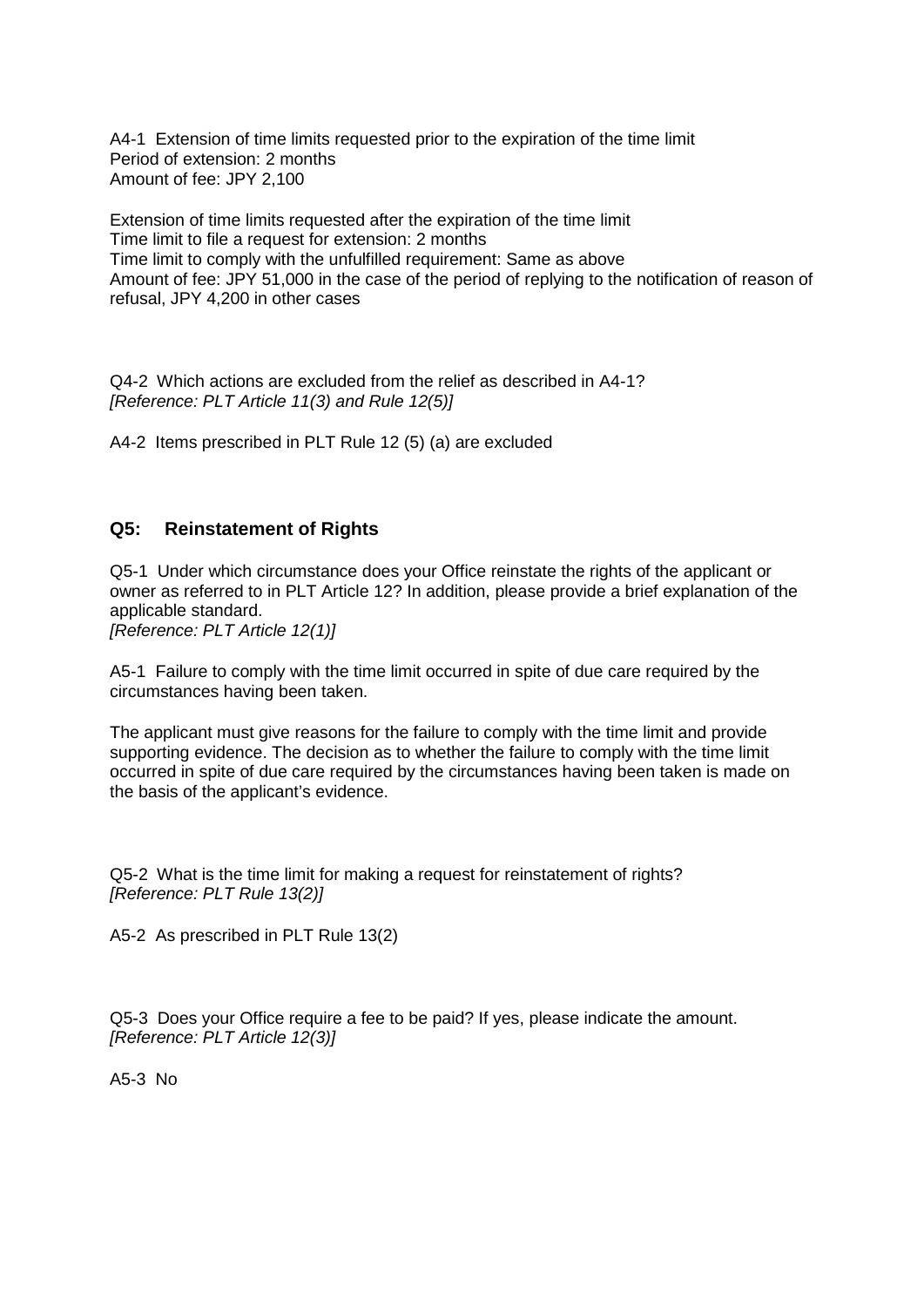Q5-4 Which actions are excluded from the reinstatement of rights? *[Reference: PLT Article 12(2) and Rule 13(3)]*

A5-4 As prescribed in PLT Rule 13 (3)

# <span id="page-4-0"></span>**Q6: Restoration of Priority Rights Where the Filing of the Subsequent Application was Delayed**

Q6-1 Under which circumstance does your Office restore the right of priority where the subsequent application was not filed within the priority period? *[Reference: PLT Article 13(2)]*

A6-1 Failure to file the subsequent application within the priority period occurred in spite of due care required by the circumstances having been taken

Q6-2 In order to restore the right of priority, what is the time limit within which the subsequent application shall be filed? *[Reference: PLT Rule 14(4)]*

A6-2 2 months from the expiration of the priority period

Q6-3 Does your Office require a fee to be paid? If yes, please indicate the amount. *[Reference: PLT Article 13(4)]*

A6-3 No

# **Q7: Restoration of Priority Rights Where the Filing of a Copy of the Earlier Application was Delayed**

Q7-1 In order to restore the right of priority where a copy of the earlier application was not filed within the time limit, does your Office require a declaration or other evidence in support of the request for restoration of priority rights? *[Reference: PLT Article 13(3) and Rule 14(6)(b)]*

A7-1 Yes

Q7-2 Where the filing date of a copy of the earlier application was delayed (for example, a copy of the earlier application has not been filed within 16 months from the priority date), in order to enjoy restoration of priority right, what is the time limit within which such delayed copy of the earlier application shall be filed? *[Reference: PLT Rule 14(6)(b)]*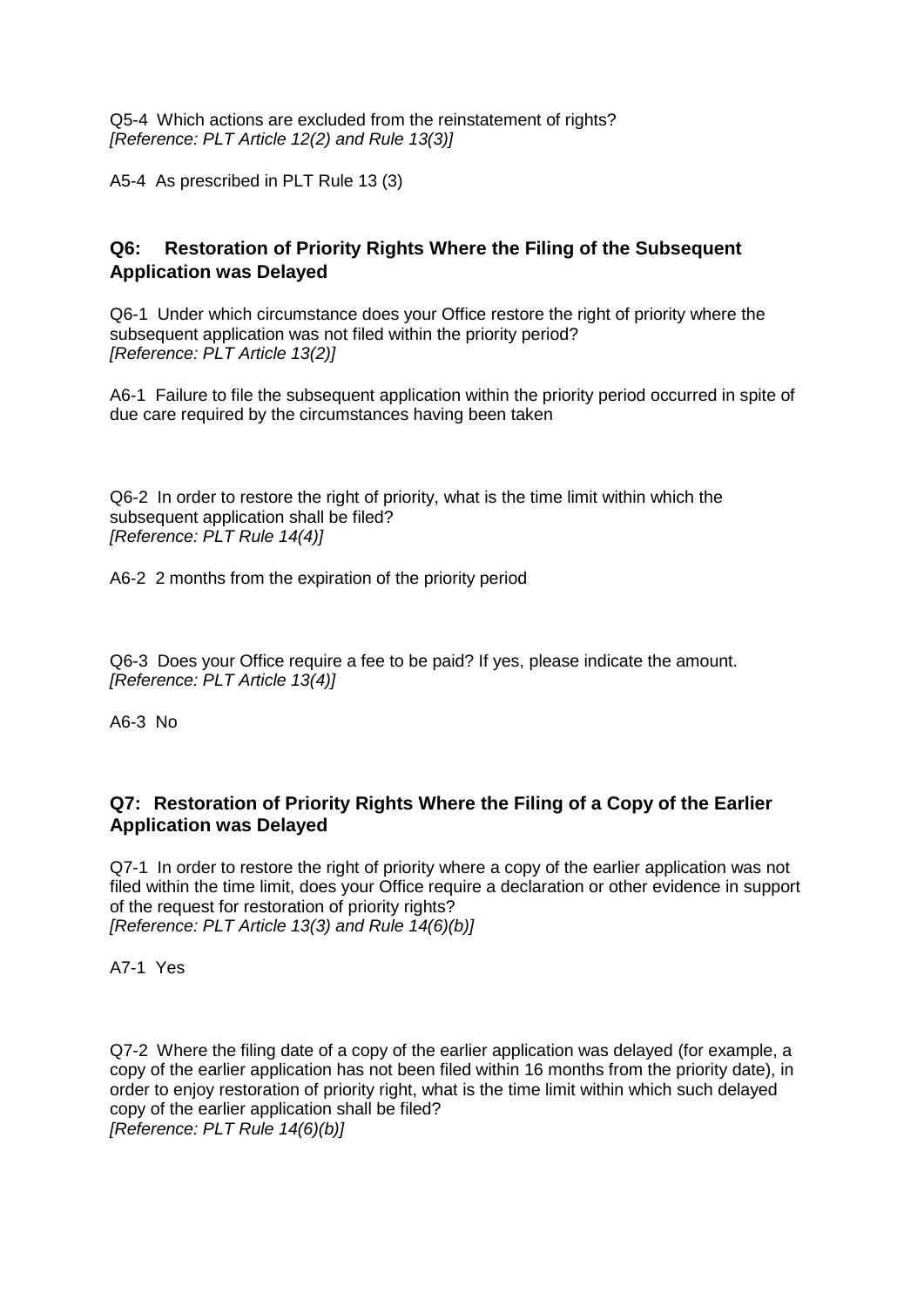A7-2 One month from the date of receipt of a copy of the earlier application by the applicant from the Office

Q7-3 Does your Office require a fee to be paid? If yes, please indicate the amount. *[Reference: PLT Article 13(4)]*

A7-3 No

# <span id="page-5-0"></span>**Q8: Request for Recordation of Change in Name or Address**

Q8-1 Where a single request for recordation of change in name or address relating to more than one application or patent of the same person is filed, does your Office require that a separate copy of the single request be filed for each application and/or patent? *[Reference: PLT Rule 15(3)(b)]*

<span id="page-5-1"></span>A8-1 No

## **Q9: Request for Recordation of Change in Applicant or Owner**

Q9-1 Does your Office require the following elements to be contained in the request for recordation of change in applicant or owner?

(a) A statement that the information contained in the request is true and correct (b) Information relating to any government interest *[Reference: PLT Rule 16(1)(b)]*

A9-1 N/A

Q9-2 Which documentation relating to the basis of the change is required by your Office under the following circumstances? *[Reference: PLT Rule 16(2)(a) to (c)]*

A9-2 The change results from a contract: Documentary evidence of ownership.

The change results from a merger or from the reorganization or division of a legal entity: *Documentary evidence of ownership*

The change results from any other ground (ex. by operation of law or a court decision): Documentary evidence of ownership

Q9-3 Where the change in applicant or owner is in the person of one or more but not all of several co-applicants or co-owners, does your Office require that evidence of the consent of the other co-applicants or co-owner to the change be provided to the Office? *[Reference: Rule 16(2)(d)]*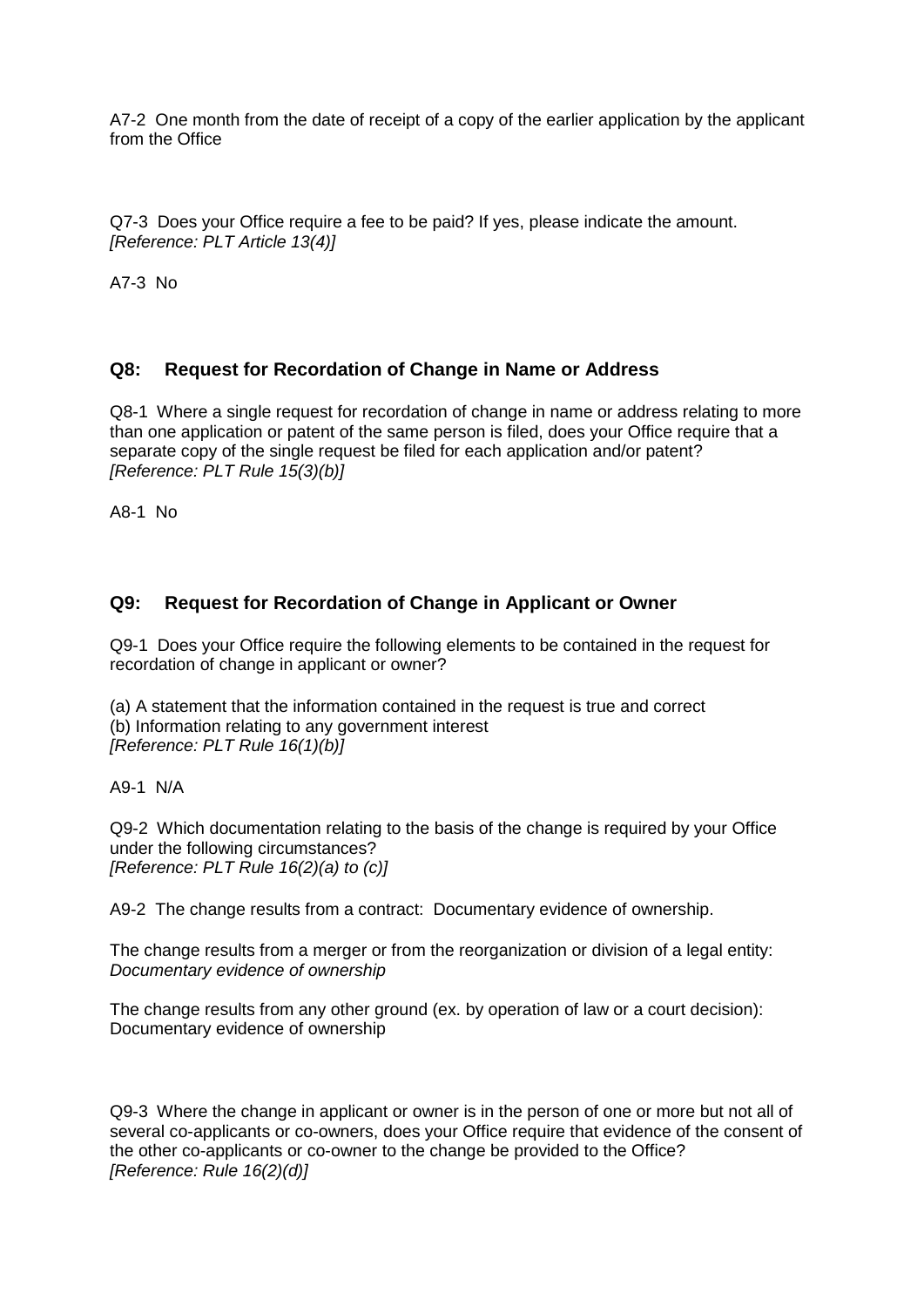A9-3 Yes

Q9-4 Where a single request for recordation of change in applicant or owner relating to more than one application or patent of the same person is filed, does your Office require that a separate copy of the single request be filed for each application and/or patent? *[Reference: PLT Rule 16(5)]*

<span id="page-6-0"></span>A9-4 No

## **Q10: Request for Recordation of a License or a Security Interest**

Q10-1 May a license or a security interest in respect of a patent application or a patent be recorded under the law of your country? *[Reference: PLT Rule 17(1)]*

A10-1 Recordation of a license: Yes Recordation of a security interest: Yes

Q10-2 Does your Office require the following elements to be contained in the request for recordation of a license (or a security interest)?

(a) A statement that the information contained in the request is true and correct

(b) Information relating to any government interest by your country

(c) Information relating to the registration of the license (security interest)

(d) The date of the license (security interest) and its duration

*[Reference: PLT Rule 17(1)(b)]*

A10-2 Information relating to the registration of the license (security interest) The duration of the license (security interest). \*The date of the license is not required

Q10-3 Which documentation relating to the basis of the license (or security interest) is required by your Office under the following circumstances? *[Reference: PLT Rule 17(2)]*

A10-3 The license (security interest) is a freely concluded agreement: Documentary evidence of license (security interest)

The license (security interest) is not a freely concluded agreement (ex. Operation of law or a court decision): Documentary evidence of license (security interest)

Q10-4 Where the license (or security interest) is a freely concluded agreement, does your Office require that any applicant, owner, exclusive licensee, co-applicant, co-owner or coexclusive licensee who is not party to that agreement give his/her consent to the recordation of the agreement?

*[Reference: Rule 17(2)(d)]*